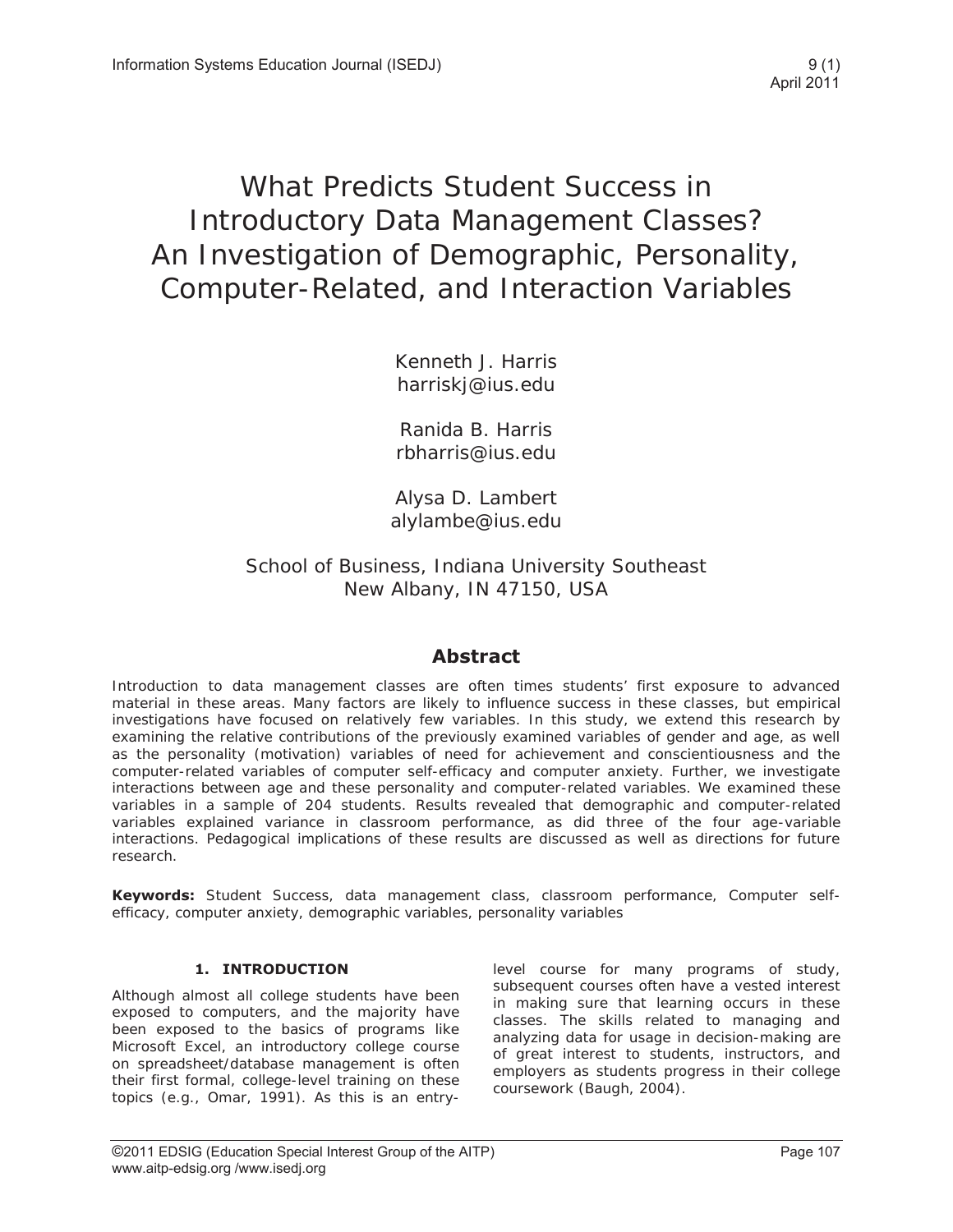However, students arrive at these classes with different demographic attributes and abilities including their gender, ages, levels of motivation, and computer-related beliefs. These differential student factors often have a considerable impact on how students perform in these classes, thus, it would benefit instructors to know as much as possible about how these variables are associated with classroom success. Although a number of studies have investigated individual level predictors of success in introductory computer-related classes (Bergin & Reilly, 2005, Beise, Myers, VanBrackle, & Chevli-Saroq, 2003), most of these research efforts have only examined a few variables.

This research effort was designed to extend these studies by investigating the influence of six variables, two of which are demographic, two are personality (motivation-related), and two are computer-related variables. The demographic variables we investigate are gender and age, the personality variables are need for achievement and conscientiousness, and the computer-related variables are computer selfefficacy and computer anxiety. Need for achievement and conscientiousness are both motivation-related personality variables. In particular, need for achievement refers to an individual's desire to take on difficult tasks, give high levels of effort, and achieve high levels of performance (McClelland 1985). Conscientiousness refers to an individual's dependability, responsibility, planning and organization skills, and propensity to strive to achieve goals (Costa & McCrae, 1988). Computer self-efficacy is a person's belief about his/her ability to use computers across various situations (Compeau & Higgins 1995; Marakas, Yi, & Johnson, 1998) and computer anxiety focuses on an individual's fear of using computers (Chua, Chen, & Wong, 1999. Not only does this study examine these variables, but it investigates them in the same study so we are better able to determine the relative strength of the variables in comparison to each other. Additionally, this study extends previous studies by investigating the interaction of a student's age on the personality and computer-related variables. These moderation tests are designed to help answer the questions associated with how an individual's age changes the relationships between personality and computerrelated variables and success in the classroom. Our hope is that by better identifying the factors that either directly or interactively predict success in these classes, instructors will be

armed to use this information in their classrooms.

#### **2. LITERATURE REVIEW AND HYPOTHESES**

#### **Demographic Variables**

**Gender.** When investigating demographic variables that may play a role in success in an introductory data management course, gender has often been identified as an important variable (e.g., Bergin & Reilly, 2005; Wilson, 2006). In the educational context, studies have found that women are less likely to have or acquire computer-related competence or confidence. Some of the reasons for this relate to the fact that women as a whole have been shown to use computers less, and as a result often have fewer computer skills and beliefs about their ability to perform well (e.g., Beise, Myers, VanBrackle, & Chevli-Saroq, 2003). Accordingly, we anticipate men will perform better than women in introductory data management classes. Thus, we hypothesize that:

*Hypothesis 1a*: Males achieve higher GPAs than females in the introductory data management class

**Age.** Age is another demographic variable that has been related to classroom success in computer-related classes. Some of the reasons for these findings suggest that younger students have had greater exposure to computers, are more comfortable learning new skills on a computer, and have more time to learn assigned material (Segall, Gollhardt, & Morrell, 2007). On the flipside, studies have shown that older students in computer-related classes have some difficulties including anxiety, they tend to be slower to learn, have less computer experience, are too busy to learn the material, and do not see the need (purpose) for learning the material (e.g., Turner, Turner, and Van De Walle, 2007). Based on these arguments, we expect that the age of the student is likely to be negatively related to classroom performance. Thus, we hypothesize that:

*Hypothesis 1b*: Age is negatively related to GPA in the introductory data management class

#### **Personality Variables as Introductory Data Management Class Predictors**

**Need for Achievement.** Need for achievement is a personality trait characterized by a consistent desire to meet high levels of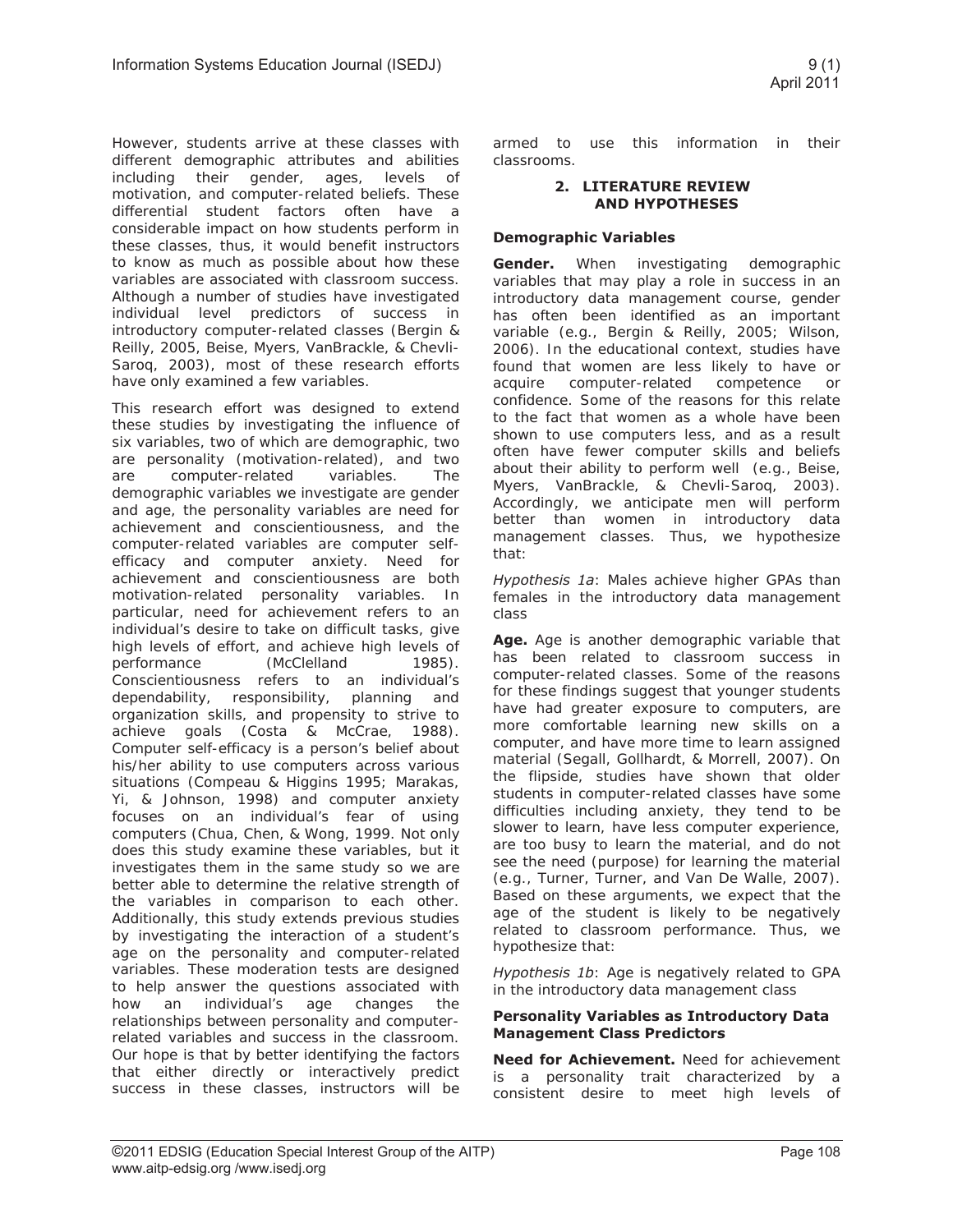achievement (McClelland, 1985). Individuals high in need for achievement are more driven, choose more difficult tasks, and strive to perform well. Those high in need for achievement do not shy away from challenges, but often times seek them out (Daft, 2008). Based on the positive motivation and achievement-striving attributes that are characteristic of those high in need for achievement, we anticipate this personality variable to be positively related to performance in an introductory data management class. Thus, we hypothesize that:

*Hypothesis 2a*: Need for achievement is positively related to GPA in the introductory data management class.

**Conscientiousness.** Conscientiousness is a personality trait that refers to an individual's responsibility, dependability, and hardworking nature (Costa & McCrae, 1988; Hogan, 1986). Conscientious individuals are reliable, organized, persistent, responsible, and strive to achieve their goals. Based on the characteristics of those high in conscientiousness, it is likely that the personality variable is positively related to classroom performance (Digman & Takemoto-Chock, 1981). For students to succeed in an introductory data management class, they need to be responsible, hard working, organized, and consistent in their work, all of which are related to high conscientiousness. Thus, we hypothesize that:

*Hypothesis 2b*: Conscientiousness is positively related to GPA in the introductory data management class

#### **Computer-Related Variables As Introductory Data Management Class Predictors**

**Computer Self-efficacy.** Self-efficacy is a personality variable that describes a person's belief in his/her ability to perform a certain task (Bandura, 1997). Computer self-efficacy is a specific type of self-efficacy that refers to an individual's perception of his/her ability to use computers in different situations (Compeau & Higgins 1995; Marakas, Yi, & Johnson, 1998). Overall, research on self-efficacy (including computer self-efficacy) suggests that those who are higher in this belief perceive themselves as more likely to attempt, work hard, and execute assigned tasks and activities (Barling & Beattie, 1983). On the flipside, individuals who are low in self-efficacy are less likely to work hard and complete assignments. Applying this logic to computer self-efficacy, students who are higher in this variable are likely to believe they can complete their computer-related work in a number of different areas. In class, these students are likely to believe they can master the topic and thus work harder and perform better. Thus, we hypothesize that: *Hypothesis 3a*: Computer self-efficacy is positively related to GPA in the introductory data management class

**Computer Anxiety**. Computer anxiety is a variable that has been defined as the fear of possibly using a computer or fear felt when actually using one (Chuaet al., 1999). As opposed to a negative attitude about computers, computer anxiety describes an affective (emotional) response that often comes from the potentially negative outcomes related to computer usage (e.g., damaging equipment, looking foolish, making costly mistakes). In thinking about how computer anxiety is associated with student performance, the negative feelings related to high levels of anxiety are likely to take away from the cognitive resources that students give to completing their work (Kanfer & Heggestad, 1997). As a result, higher levels of computer anxiety are likely to be associated with decreased performance. Thus, we hypothesize that:

*Hypothesis 3b*: Computer anxiety is negatively related to GPA in the introductory data management class

#### **Age-Personality and Age-Computer-Related Variable Interactions As Introductory Data Management Class Predictors**

Although we have hypothesized a number of main effect relationships between different variables and performance in an introductory data management class, we believe that it is important to look at how these variables interact with an individual's age to best predict performance. Exploring these interactions is needed as these variables do not exist in isolation in the real world, although they are most often examined this way, and are likely to have unique effects when examined in conjunction with an individual's age. In particular, we believe that the impact of the variables we investigate in this study is likely to be changed (either intensified or lessened) for students based on their age. Thus, we predict that: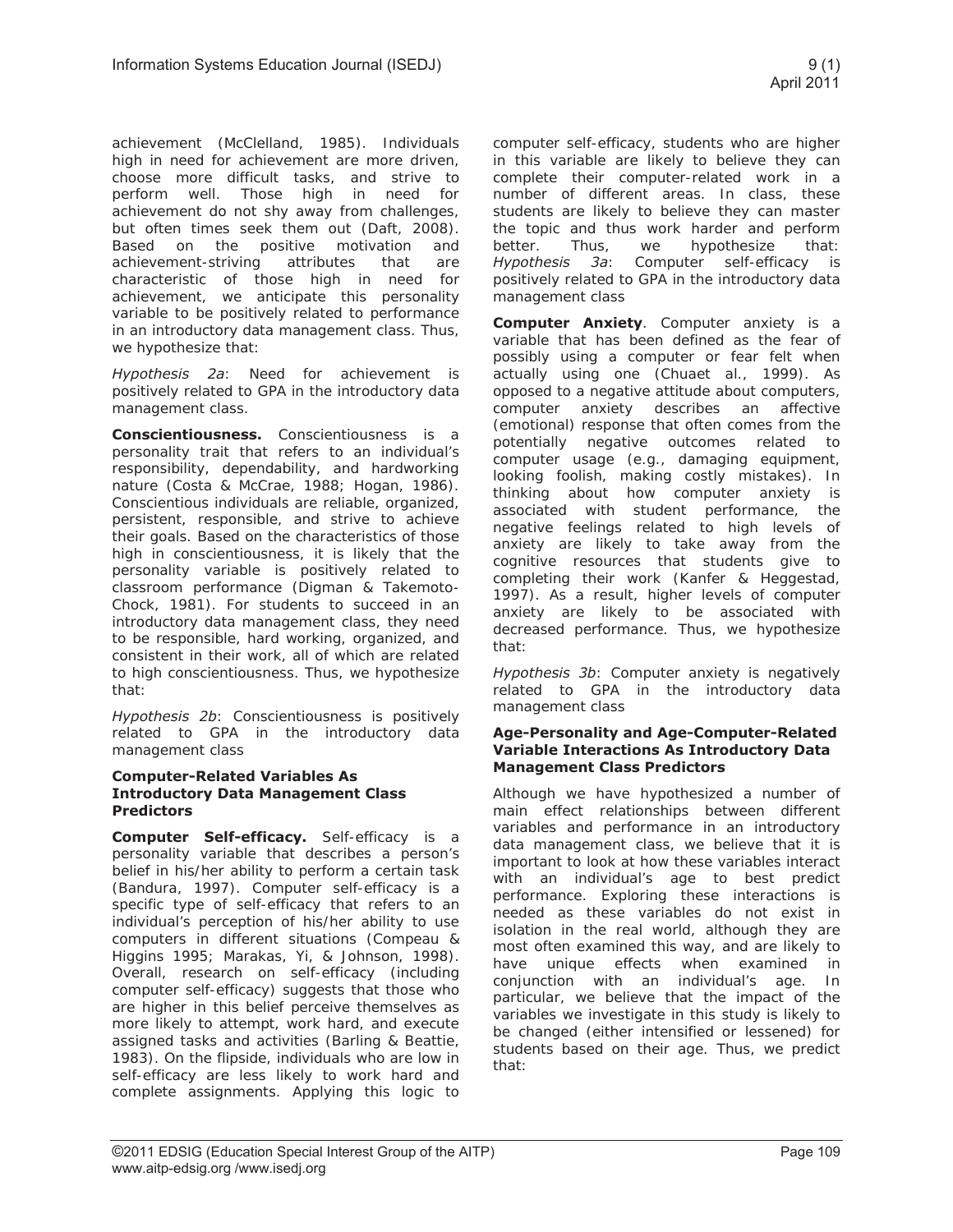*Hypothesis 4a*: Need for achievement and an individual's age will jointly predict GPA in an introductory data management class

*Hypothesis 4b*: Conscientiousness and an individual's age will jointly predict GPA in an introductory data management class

Hypothesis 4c: Computer self-efficacy and an individual's age will jointly predict GPA in an introductory data management class

Hypothesis 4d: Computer anxiety and an individual's age will jointly predict GPA in an introductory data management class

#### **3. METHOD**

#### **Sample and Procedure**

The participants in this sample came from students enrolled in an Introduction to Computers in Business class offered in the business school of a medium-sized Midwestern university. The class was required for all business students. In this class, the semester was spent between learning Microsoft Excel and Access, with a specific focus on how to effectively and efficiently compile and analyze both small and large datasets, and use this information to help in making appropriate decisions. To test the impact of the variables to be examined, a survey was given at the beginning of the semester. This survey was approved by the school's IRB board and students were assured that their individual information would not be used, as the instructor was only interested in aggregate data that could help to improve classroom instruction in the future. This survey contained demographic information and assessed personality and computer-related variables of interest. At the end of the semester, the instructor used student performance (grade in the class) as the dependent variable.

In total, the sample was comprised of 204 students over the course of 1.5 years. Students in each of the classes were exposed to the same material and graded the same way. The demographic profile of the students was 52% female, average age of 25.09 years, with students working an average of 29.25 hours per week, taking an average of 10.15 class hours that semester, and having worked an average of 7.94 years.

#### **Measures**

**Gender.** Gender was measured with females coded as a 0 and males coded as a 1.

*Age*. Age was measured in whole years.

*Need for Achievement*. Need for achievement was measured with Steers and Braunstein's (1976) 5-item scale (alpha =  $.71$ ). A sample item was "I do my best work when my job assignments are fairly difficult," with response scales ranging from  $1 =$  strongly disagree to  $5 =$ strongly agree.

*Conscientiousness.* Conscientiousness was measured with the Goldberg, Johnson, Eber, Hogan, Ashton, Cloninger, and Gough (2006) ten-item scale (alpha =  $.72$ ). This scale asked respondents to rate how accurately each statement describes them using the following scale:  $1 = \text{very inaccurate to } 5 = \text{very accurate.}$ Sample statements included "Pay attention to details" and "Follow a schedule."

*Computer Self-Efficacy.* Computer self-efficacy was measured with Murphy, Coover and Owen's (1989) nine-item scale (alpha = .88). A sample item was "I feel confident about learning a new text-processing program if I am neither aided by a competent person, nor have a good manual or introductory program." The response scale ranged from  $1 =$  strongly disagree to  $5 =$ strongly agree.

*Computer Anxiety.* We measured computer anxiety with the eight-item scale (alpha  $= .88$ ) from Marcoulides (1988). A sample item was "I feel anxious whenever I am using computers." The response scale ranged from  $1 =$  strongly disagree to  $5 =$  strongly agree.

*Control Variables*. In our analyses we controlled for hours worked per week, class hours per semester, and work experience (work tenure measured in years). We controlled for these variables as they are likely to influence classroom performance.

#### **Analyses**

 A hierarchical moderated regression analysis (Aiken & West, 1991) was used to test the hypotheses. Our analysis had four steps. In the first step the control variables of hours worked per week, class hours this semester, and work experience were entered. In the second step, we entered the demographic variables of gender and age and it was here that hypotheses 1a and 1b were tested. The two personality and two computer-related variables were entered in the third step, and in this step we tested hypothesis 2a, 2b, 3a, and 3b. Finally, in the fourth step we entered the four two-way interactions formed between age and the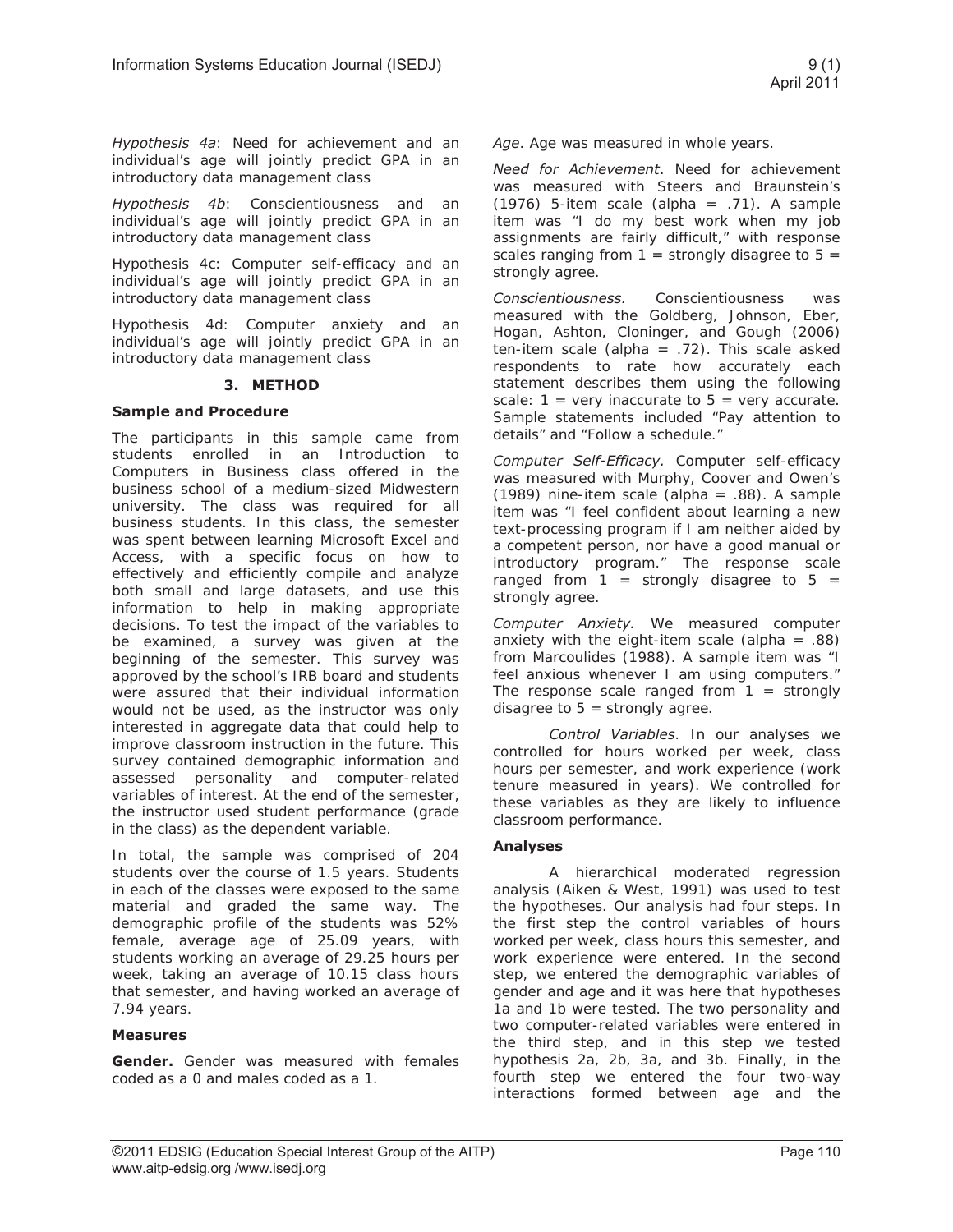personality and computer-related variables, and in this step we tested hypotheses 4a-4d.

#### **4. RESULTS AND DISCUSSION**

The means, standard deviations, and intercorrelations between our study variables are provided in Table 1. As can be seen, neither of the demographic variables were significantly related to GPA, but all four of the personality and computer-related variables were. However, to analyze our hypotheses, we needed to include the control variables as well as the other variables we examined all at the same time.

Table 2 provides the results from our hierarchical moderated regression analysis. In step 1, none of the control variables were significantly related to GPA. In step 2, gender was negatively, but not significantly related to GPA, whereas age was both negatively and significantly related to GPA. Thus, hypothesis 1a was not supported, but hypothesis 1b was supported. Although gender was not significantly related, the association was in the predicted direction with men performing better than females. However, the finding that age was negatively related to classroom performance was in line with the extant research and points to the importance of being aware of this fact and potentially doing what is possible to help older students.

In step 3, need for achievement was not significantly associated with GPA, whereas computer self-efficacy and conscientiousness were positively related to GPA and computer anxiety was negatively related. Thus, hypothesis 2a was not supported, but hypotheses 2b, 3a, and 3b were supported. These findings point to the importance of investigating certain areas of personality and computer-related variables. Additionally, we found that one computerrelated variable (computer self-efficacy) was positively related to GPA, whereas another (computer anxiety) was negatively related to our outcome of interest. As a result, the motivation (conscientiousness), computer-related anxiety and self-efficacy that students bring to the classroom are likely to play strong roles in how well they perform. Armed with this knowledge, it is important to find out what contributes to these variables and how instructors can use this information to help all of their students succeed, not just those with the optimal variables when entering an introductory data management course.

Finally, step 4 in Table 2 reveals that except for the age\*conscientiousness interaction, the three other interactions were significantly related to GPA in the introductory data management class. Thus, hypothesis 4b was not supported, but hypotheses 4a, 4c, and 4d were supported. Graphical representations of these interactions are provided in Figures 1-3.

Figure 1: Interaction of Age and Computer Self-Efficacy



Figure 2: Interaction of Age and Need for Achievement



As can be seen, the negative relationship between age and GPA was stronger when computer self-efficacy and computer anxiety were higher, and when need for achievement was lower. It was anticipated that the interaction for computer self-efficacy and age would predict students' class performance but the results indicate that age and this variable work together differently than expected. On the other hand, the other two significant interactions with age were as would be anticipated. In particular, the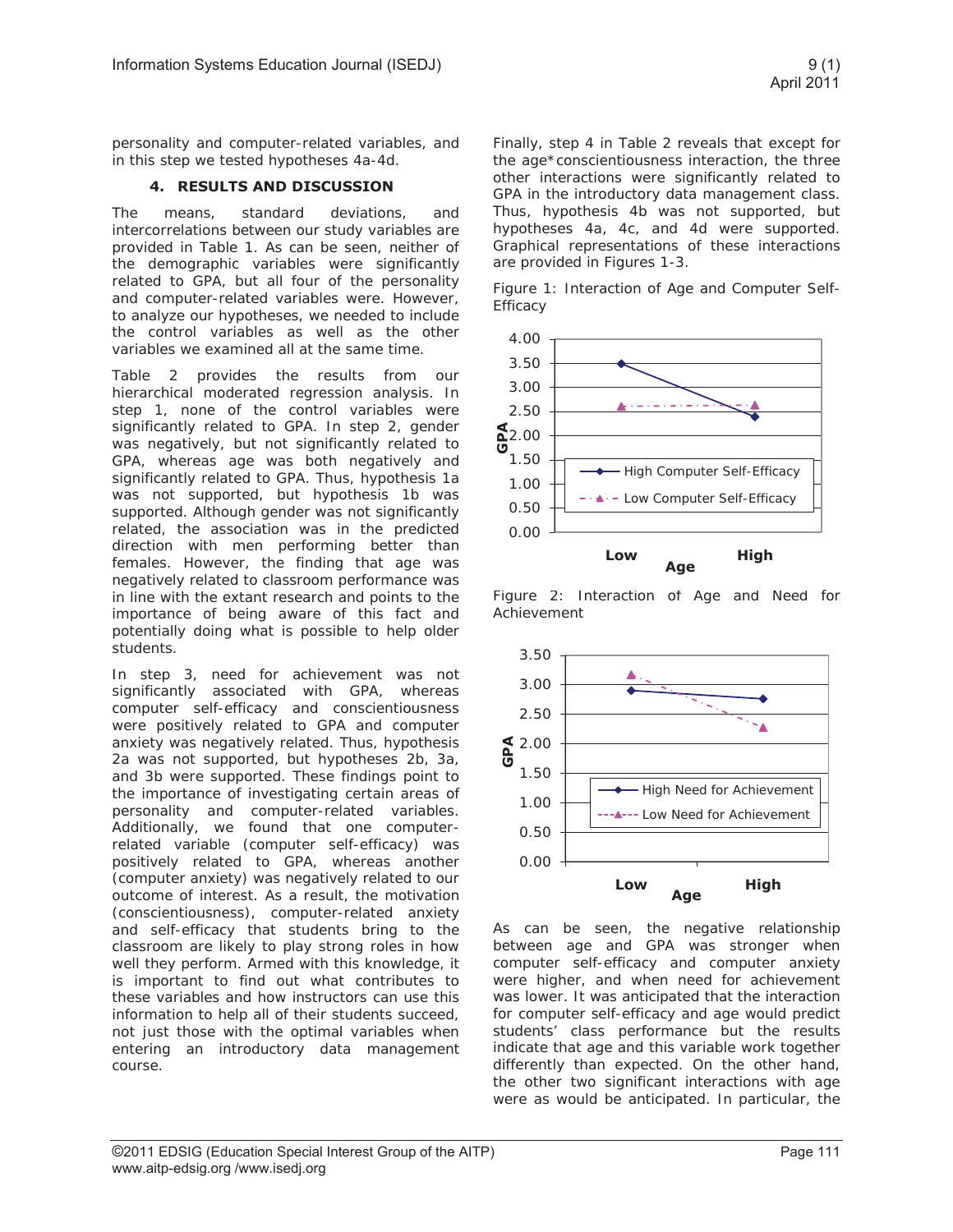negative impact of low need for achievement and high computer anxiety enhanced the strength of the relationship between age and GPA.

Figure 3: Interaction of Age and Computer Anxiety



Thus, for these individuals, age by itself had a negative impact on classroom performance, but when combined with either low need for achievement or high computer anxiety, the classroom performance was much worse. Based on these findings, instructors should be aware that when older students have either of these variables (low need for achievement or high computer anxiety), their grade in an introductory data management class has the chance to be at its lowest. Overall, these findings help to inform instructors about potential student expectations and might provide guidance about which individual or groups of students might need additional instruction to succeed in introductory data management courses.

#### **5. DIRECTIONS FOR FUTURE RESEARCH**

Although our study helped to further the research in this area in a number of ways (e.g., identify possible predictors of student success in an introduction to data management course), we feel that it also elicits a number of other related research questions. First, as we found a number of significant interactions between age and personality and computer-related variables, it brings up questions of other interactions. For example, does age interact with variables such as locus of control, learning style, or internal motivation in predicting class success? Alternatively, do some of the personality and

computer-related variables we examined interact with other demographic variables (e.g., work experience, gender, race) to better explain classroom performance? We chose not to examine some of these other interactions as the focus of our study was on two personality variables, two computer-related variables, and the interactions of all four variables with age, and we felt that examining too much in one study could potentially cause the reader to lose focus or unnecessarily complicate our results. A second avenue for future research could be to investigate other factors in the same study that are likely to play a role in how well a student performs. Some of these other factors might include a student's reason for taking the class (e.g., required, want to learn, need it for a job) (Wang & Newlin, 2002) or expectations about the class including expected difficulty or amount of time required to master the material. A third and final area for future research would be to investigate long-term outcomes such as success in using computers, long-term knowledge acquisition, post-class perceptions of computer self-efficacy and computer anxiety. Our study investigated one of, if not the most important short-term outcome (class grade), but looking at outcomes a semester, a year, or even two later would be interesting and important for both students and educators.

#### *6.* **CONCLUSION**

Overall, this study set out to extend research on student success in introductory data management courses. We accomplished this by examining demographic, personality, computerrelated, and interaction variables as predictors of success. Our results suggest it is important to look at many variables to see their relative explanatory power, and also to look at interactions, as the combination of variables truly reflect reality and help to shed light on how different personality and computer-related variables are more or less important depending on a student's age. From a pedagogical perspective, we feel our findings provided valuable information for instructors in terms of what they can expect, tips for the classroom, and information and which students are more or less likely to succeed in introductory data management courses. Additionally, our study informs pedagogical researchers about these topics and we hope future studies will continue to investigate more questions in these areas.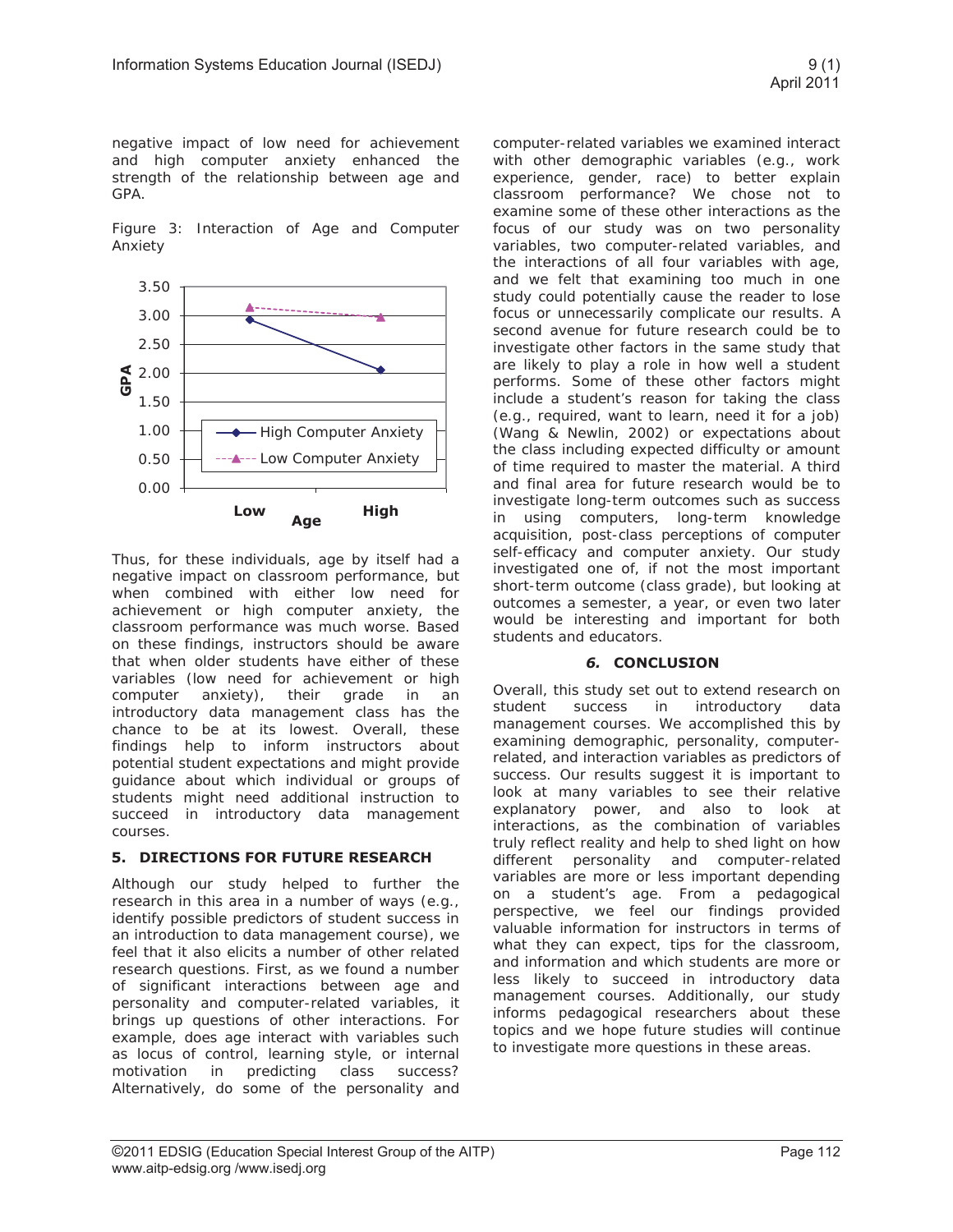#### **7. REFERENCES**

- Aiken, L. & West, S. (1991). Multiple regression: Testing and interpreting interactions. Newbury Park, CA: Sage.
- Bandura, A. (1997). *Self-efficacy: The exercise of control.* W. H. Freeman and Company.
- Barling, J. & Beattie, R. (1983). Self-efficacy beliefs and sales performance. *Journal of Organizational Behavior Management, 5*(1), 41-51.
- Baugh, J. M. (2004). A first course in database management. *Information Systems Education Journal, 2* (31).
- Beise, C., Myers, M., VanBrackle, L, & Chevli-Saroq, L. (2003). An examination of age, race, and sex as predictors of success in the first programming course. *Journal of Informatics Education & Research*, 5(1), 51- 64.
- Bergin, S. & Reilly, R. (2005). Programming: factors that influence success. Proceedings of the thirty-six SIGCSE technical symposium on Computer science education, p. 411-415, St. Louis, Missouri, USA, February 23 - 27, 2005.
- Chua, S., Chen, D. & Wong, A. F. L. (1999). Computer anxiety and its correlates: A Meta-Analysis. *Computers in Human Behavior, 15*(5), 609-623.
- Compeau, D. R., & Higgins, C. A. (1995). Computer self-efficacy: development of a measure and initial Test. *MIS Quarterly, 19*(2), 189-211.
- Costa, P. T. & McCrae, R. R. (1988). Personality in adulthood: A six-year longitudinal study of self-Reports and spouse ratings on the NEO personality inventory. *Journal of Personality and Social Psychology, 54*(5), 853-863.
- Daft, R. L. (2008). *The leadership experience (4th ed.)*. Mason, OH: Thomson South-Western.
- Digman, J. M. & Takemoto-Chock, N. K. (1981). Factors in the natural language of personality: Re-analysis, comparison, and interpretation of six major studies. *Multivariate Behavioral Research, 16*(2), 140-170.
- Goldberg, L. R., Johnson, J. A., Eber, H. W., Hogan, R., Ashton, M. C., Clonginger, C. R., & Gough, H. G. (2006). The international

personality item pool and the future of public-domain personality measures. *Journal of Research in Personality, 50*, 84- 96.

- Hogan, R. (1986). *Hogan Personality Inventory user's manual.* Minneapolis, MN: National Computer Systems.
- Kanfer, R. & Heggestad, E. D. (1997). (1997). Motivational traits and skills: A person centered approach to work motivation. *Research in Organizational Behavior, 19,* 1- 56.
- Marakas, G. M., Yi, M. Y., & Johnson, R. D. (1998). The multilevel and multifaceted character of computer self-efficacy: Toward clarification of the construct and an integrative framework for research. *Information Systems Research*, 9(2), 126- 163.
- Marcoulides, G. A. (1988). The relationship between computer anxiety and computer achievement. *Journal of Educational Computing Research 4(*2), 151-158.
- McClelland, D. C. (1985). *Human Motivation*. Glenview, IL: Scott Foresman.
- Murphy, C.A., Coover, D., and Owen S.V. (1989), Development and validation of the computer self-efficacy scale. *Educational and Psychological Measurement. 49*, 893-899.
- Omar, M. H. (1991). Impact of the MIS Course on Business Student Attitudes to Computers and on Their Understanding of Information Systems Concepts. The Journal of Computer Information Systems, 32, 36-39.
- Segall, M., Gollhardt, L., & Morrell, J. S. (2007). The information systems analyst national assessment exam: Factors for success. *Information Systems Education Journal, 5* (40).
- Steers, R. & Braunstein, D. (1976). A behaviorally-based measure of manifest needs in work settings. *Journal of Vocational Behavior, 9*(2), 251-266.
- Turner, P., Turner, S., & Van De Walle, G. (2007). How older people account for their experiences with interactive technology. *Behaviour and Information Technology*, 26(4), 287-296.
- Wang, A. Y. & Newlin, M. H. (2002). Predictors of web-student performance: The role of self-efficacy and reasons for taking an on-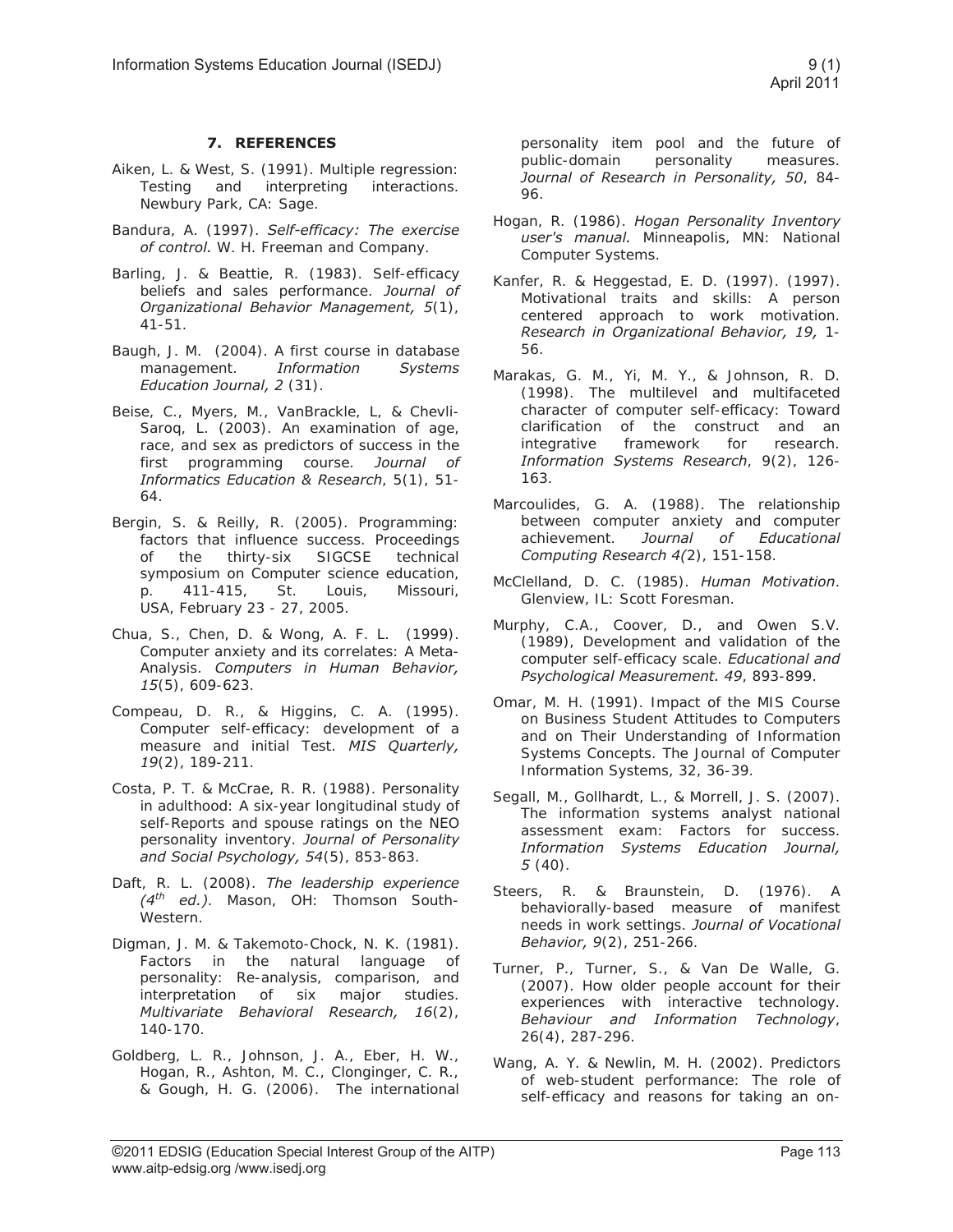line class. *Computers in Human Behavior*, 18(1), 151-163.

Wilson, B. C. (2006). Gender differences in types of assignments preferred: Implications for computer science instruction. *Journal of Educational Computing Research, 34*(3)245- 255.

#### **Editor's Note:**

*This paper was selected for inclusion in the journal as an ISECON 2010 Meritorious Paper. The acceptance rate is typically 15% for this category of paper based on blind reviews from six or more peers including three or more former best papers authors who did not submit a paper in 2010.*